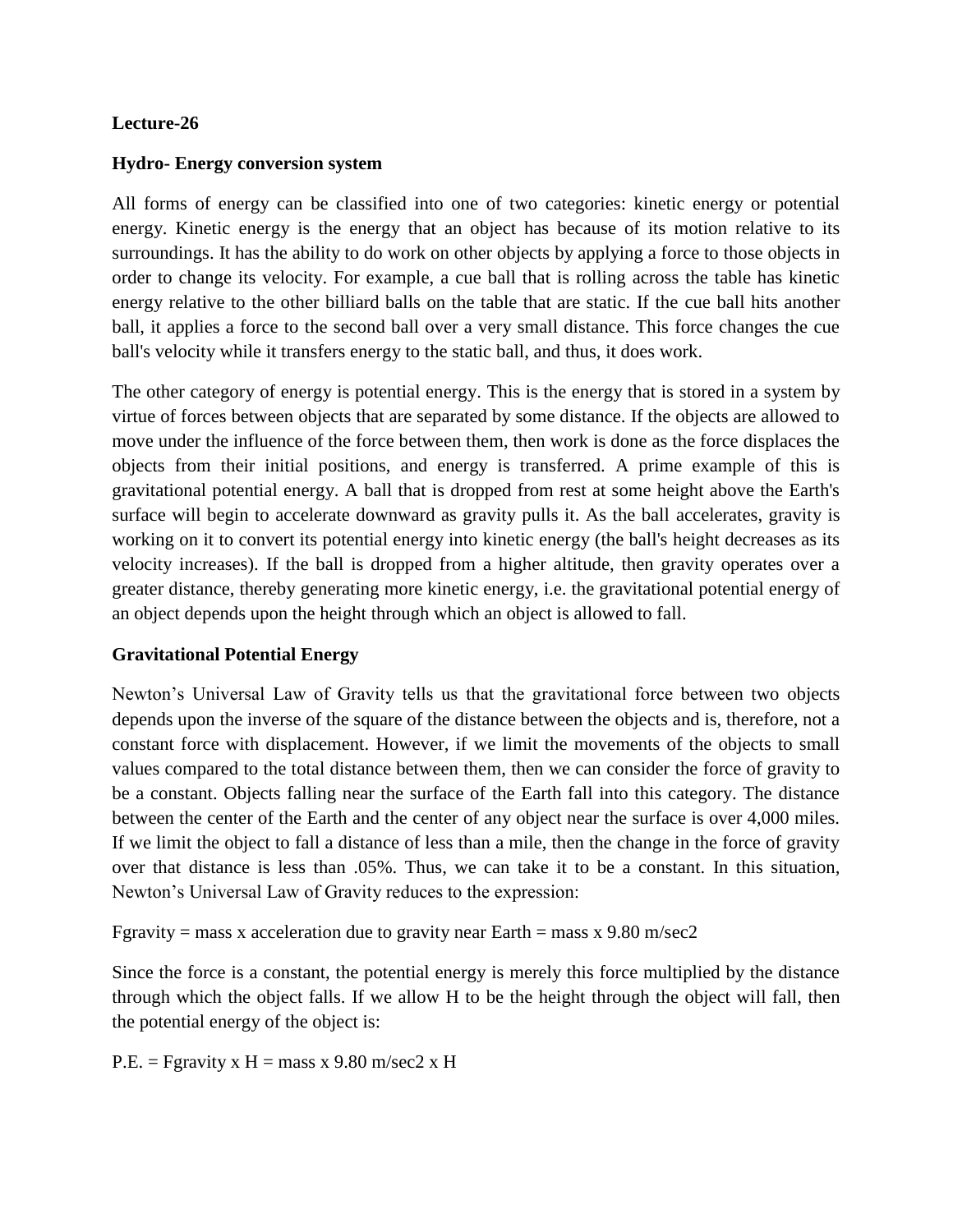For a hydroelectric dam, the object that is "falling" is water. The mass of the water that is falling is determined by how much volume it occupies. The relationship between the two is given by the formula mass = density x volume. For fresh water, the density is 1 gm/cm3, which is equivalent to 1000 kg/m3. Thus, our formula for the potential energy of a volume of water V that falls through a height H is

 $P.E. = (9800 J/m4) x VH$ 

where J is the symbol for the unit of energy called the joule.



Figure : Diagram of a hydroelectric facility

When we write about the water "falling", we are giving a somewhat false impression of how a hydroelectric dam works. Figure is a diagram of a conventional hydroelectric facility. As you can see, the water does not fall onto the turbine to turn it. Instead, the water near the bottom of the dam is forced by the pressure of the water above it past the turbines. While this is not the same as falling onto the turbines, it turns out that it is equivalent mathematically. Therefore, the formula that we derived above for potential energy is the one used for a dam, where H is the difference in heights between the surface of the water in the reservoir and the turbine.

# **Efficiency**

This potential energy, though, will not be the actual amount of electrical energy that we can get out of the dam. This is because of the first and second laws of thermodynamics. The first law states that "Energy can neither be created nor destroyed; it can only be transferred from one form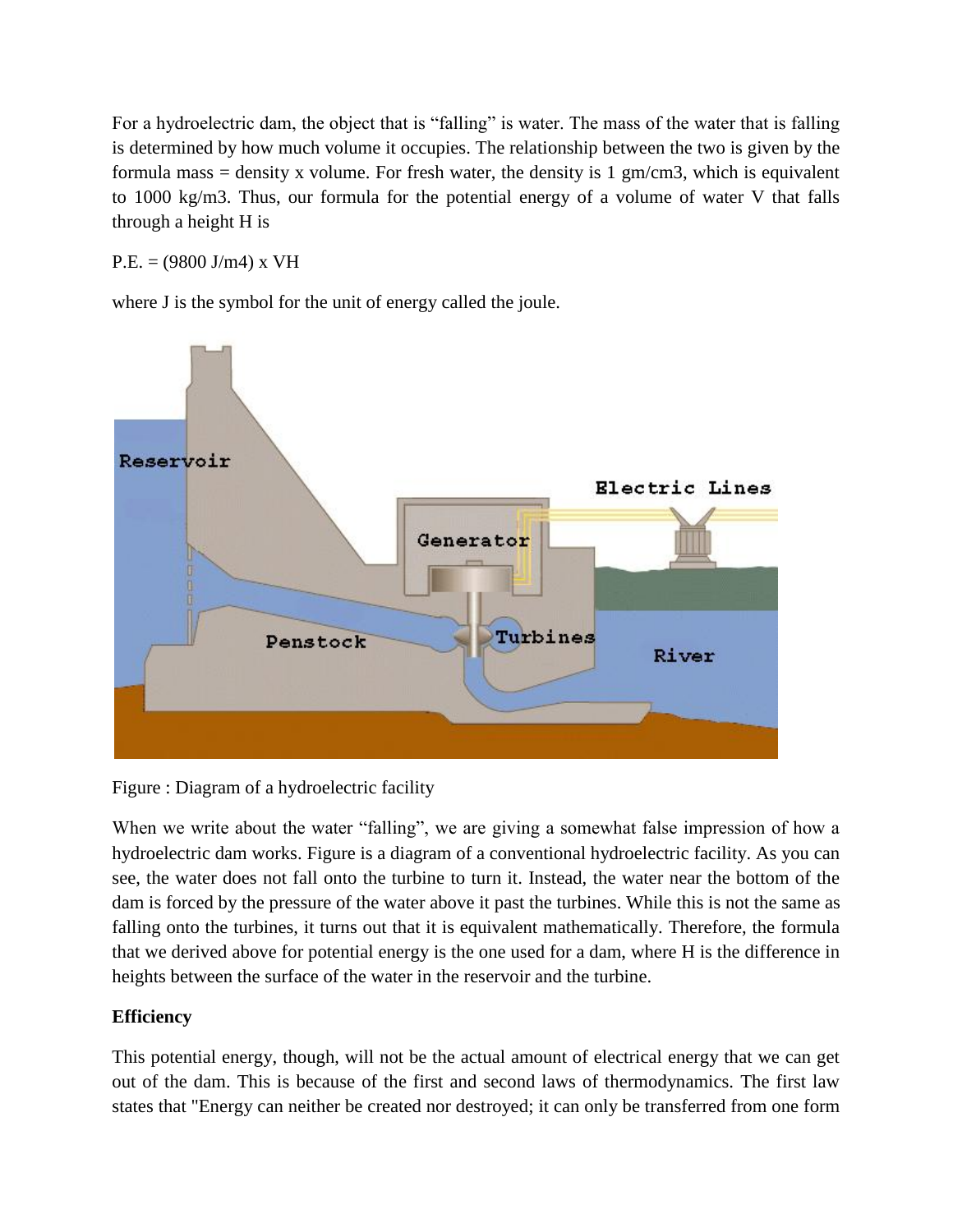to another." While this statement of the first law is the most common expression of it, it really does not say anything about how energy can be transferred. In mathematical terms, the first law is normally stated as

$$
\Delta E = W + Q
$$

Where, ΔE is the change in the energy of an object, W is the work done on the object, and Q is the heat added to the object. In laymen's terms, this means that the only way to change the energy of an object is to either do work on it or add heat to it (it should be noted that having the object do work on its surroundings, or allowing the object to give off heat, are equivalent to having negative values for W or Q).

The First Law of Thermodynamics tells us that the energy involved in any transfer must be conserved. This would seem to mean that we should never run out of energy and should pay no heed to anybody talking about an energy crisis. The problem is that this is not the only law that governs energy transfers. While the total amount of energy does not change, the second law of thermodynamics puts limits on the amount of usable energy that can be transferred. One of the consequences of this law is that the total amount of usable energy that comes out of any process will be less than the total amount of energy that went into the process. The difference between the total amount of energy input and the usable energy output is expended as waste heat.

This brings us to the issue of efficiency, which is a measure of the amount of usable energy that is generated during any type of transfer. If a transfer is very efficient, then the amount of usable energy that is generated is almost equal to the total amount of energy that went into the transfer. This means that very little waste energy will be produced. An inefficient transfer, conversely, is one in which most of the energy going into the process is converted to waste heat. For example, a fluorescent light bulb converts about 20% of the electrical energy that runs through it into visible light energy. While this may not sound like a very efficient transfer, it is much better than the 5% efficiency of an incandescent light bulb, which most people use.

When discussing the efficiency of a process, we have to make sure and not forget all of the transfers that might need to take place in order to get to the one under investigation. A great example of this occurs when comparing the efficiencies of electric and internal combustion engine powered cars. The efficiency of the electric motor in a car is about 90%, while the efficiency of the internal combustion engine is only about 25%. However, these efficiencies are not the only things that need to be considered when comparing the two devices. How is the electricity that charges the car created? Where does the gasoline come from that powers the internal combustion engine? What types of transmission systems does each car have? There are many steps and energy transfers that take place in getting each type of car to move, and each one of these has its own individual efficiency. For instance, the average coal burning electric plant is only about 30-35% efficient in generating electricity (some newer natural gas plants are closer to 50-60%). This fact greatly reduces the overall efficiency of an electric car. When we consider the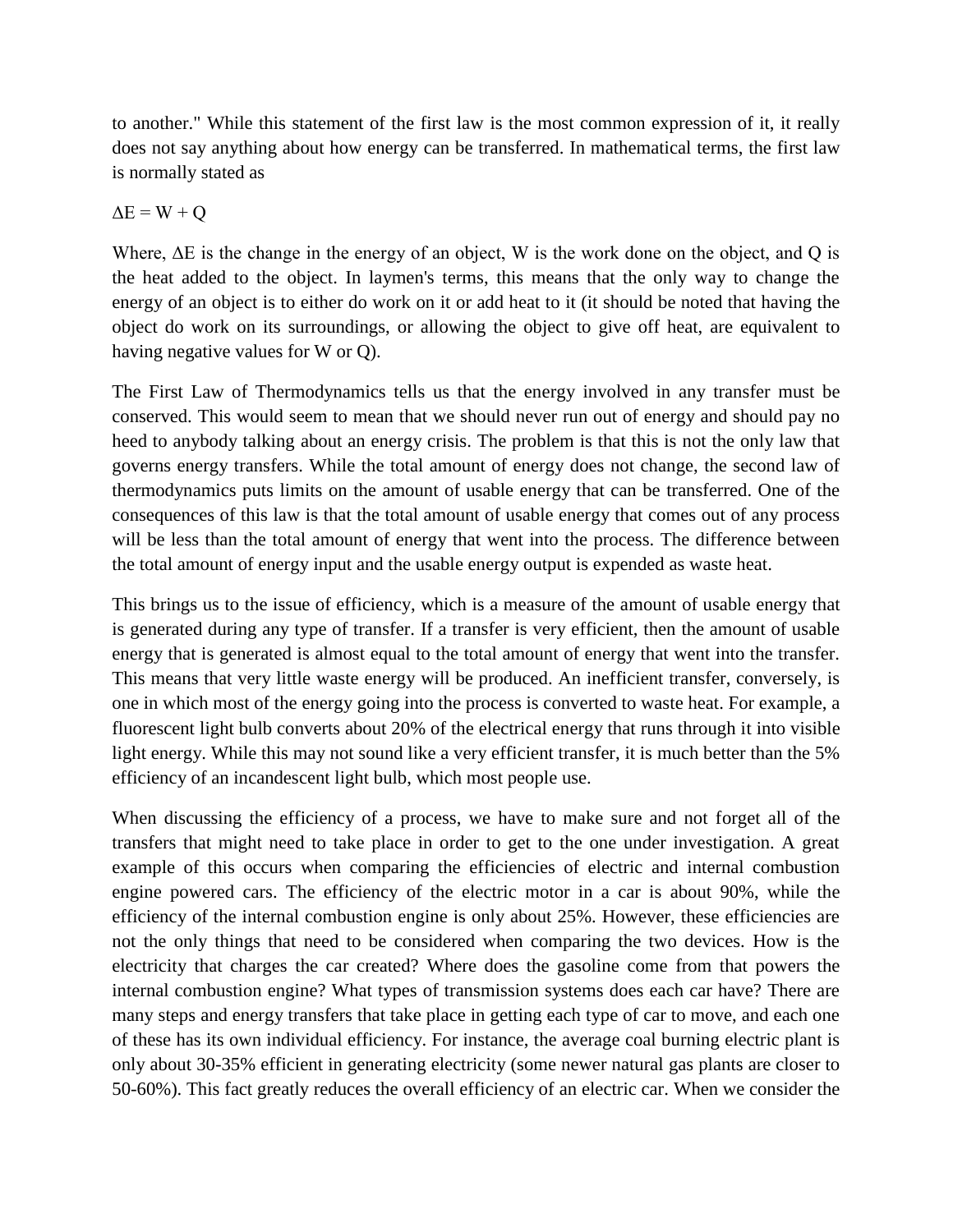total efficiency, from getting the energy from its natural source to the car moving down the highway, we find that the electric car is only about 20% efficient, while the internal combustion engine automobile is about half that at 10%4.

## **Turbine Generator**

These same types of rules apply to a hydroelectric dam. Not all of the potential energy of the water behind the dam is realized. The water running through the pipes encounters drag forces from the pipe walls. The water hitting the turbines generates some heat, as does any type of collision. The water leaving the turbine still has some kinetic energy, which is energy not given to the turbine. Accounting for all of the energy losses in the system, the system is still about 80- 90% efficient, which is one of the highest efficiencies for any type of electricity generating facility that we use in society today.

In this week's experiment, we are going to model this system in the laboratory. This type of generator can be purchased from scientific equipment supplies, along with probes that will measure the amount of electricity generated (the unit in Figure was purchased from Pasco Scientific). This experiment transfers the potential energy of water from a plastic container that is placed a height H above the generator to the kinetic energy of the moving turbine blades on the generator. The generator then transfers this kinetic energy to electrical energy by spinning a magnetic in the wire coil on the top of the generator. This electrical energy will be sent to a computer that will monitor the output. From the energy measured by the computer, we will plot the dependence of potential energy on height, as well as calculating the efficiency of energy transfer in the turbine generator.

As stated previously, the amount of gravitational potential energy that an object has should depend upon the height through which it is allowed to fall. Theoretically, this dependence should be linear, i.e. the amount of gravitational potential energy an object is equal to some constant times the height of the object. Therefore, if everything else in the system is linear, this means that the amount of electrical energy produced should depend linearly on the height of the water.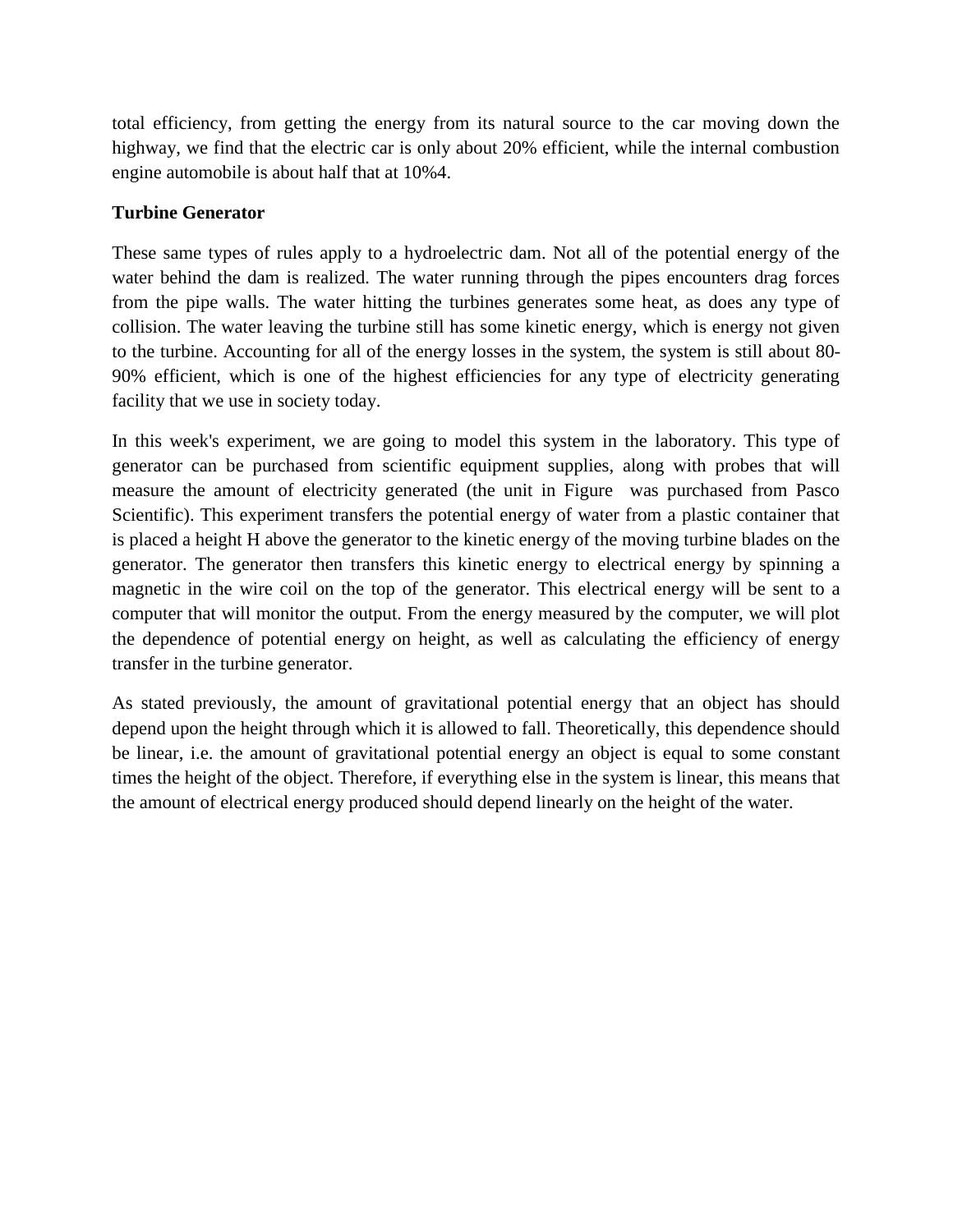

Figure : Turbine Generator

The other issue that we are going to investigate is the efficiency of the total energy transfer from gravitational potential energy to electrical energy. By plugging in the height of each individual run, this formula gives us the total amount of energy in the system at the start. The computer will measure the amount of electrical energy that is output by the generator. Thus, we should be able to compute the efficiency of the system using the formula:

Efficiency = (electrical energy output)/(potential energy)

 $=$  (electrical energy output)/[(9800 J/m4) x VH]

When using this formula in the lab, be sure that both the electrical energy output and the potential energy have the same units of energy. If you measure V in cubic meters and H in meters, then the units for potential energy should be in joules, which is a watt-second. Ask your instructor to make sure that you are using the proper units on your lab.

## **Pumped hydroelectric energy storage (PHES)**

Pumped hydroelectric energy storage (PHES) is a mature technology that has been deployed for over a century.3 Examples of installed PHES systems as early as 1890 can be found in both Italy and Switzerland. PHES does not generate electricity, rather is a storage mechanism.4 PHES uses electricity to pump water uphill to be stored, then energy is later recaptured when the water released back down hill through a turbine PHES systems are highly efficient, capable of reaching and surpassing 80-85% round-trip efficiencies. Thescale of PHES this paper addresses is suited to the functional ability of the Francis turbine.The Francis turbine is capable of reversible operation, utilizing a single unit that acts as a motor-pump or a turbine-generator. Figure 2-3 shows a basic schematic of the PHES installation at Raccoon Mountain owned and operated by the Tennessee Valley Authority (TVA